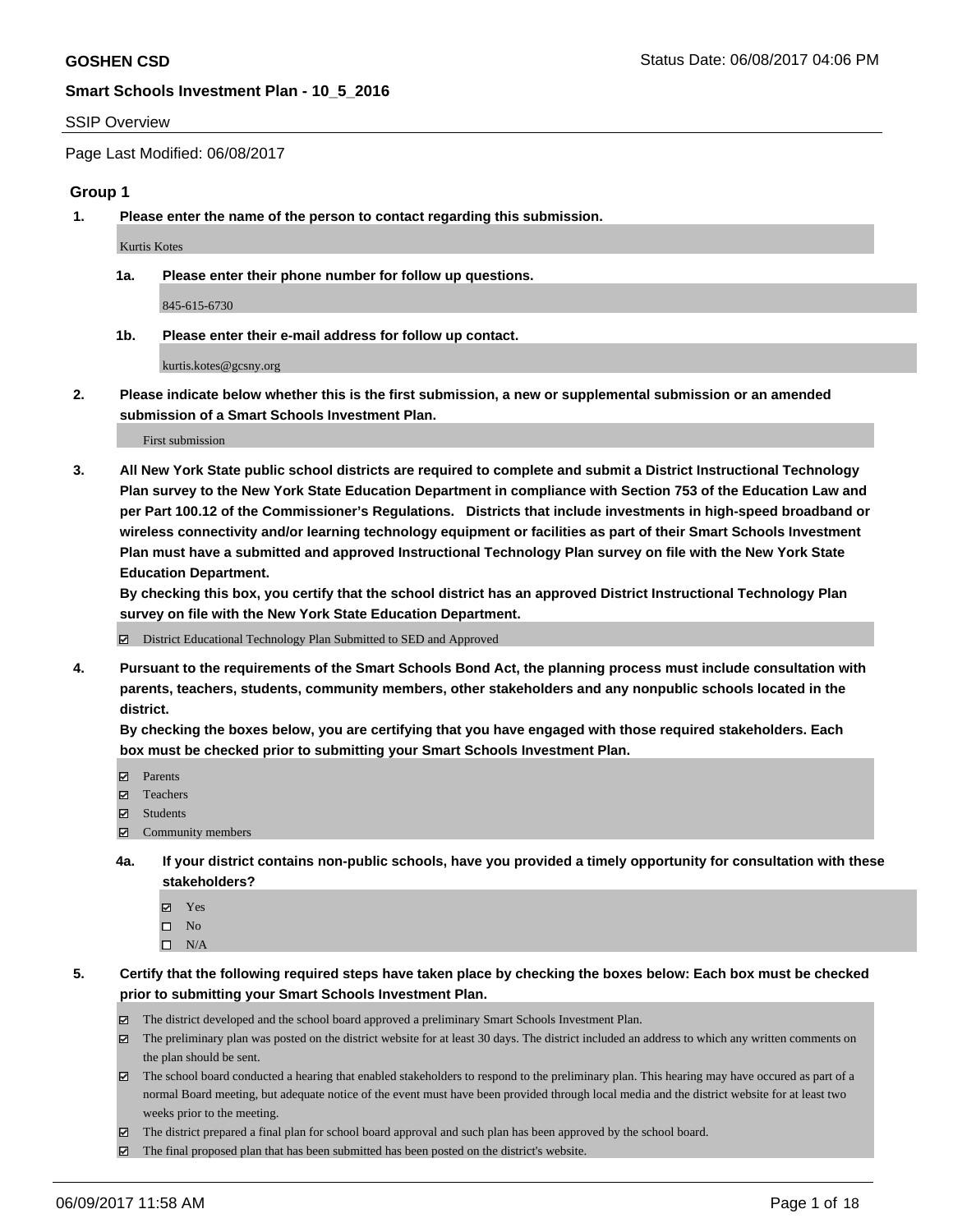## SSIP Overview

Page Last Modified: 06/08/2017

**5a. Please upload the proposed Smart Schools Investment Plan (SSIP) that was posted on the district's website, along with any supporting materials. Note that this should be different than your recently submitted Educational Technology Survey. The Final SSIP, as approved by the School Board, should also be posted on the website and remain there during the course of the projects contained therein.**

SSIP.pdf Minutes\_SSBA\_Meeting 9-28.pdf SSIPBOEResolution.pdf

**5b. Enter the webpage address where the final Smart Schools Investment Plan is posted. The Plan should remain posted for the life of the included projects.**

http://www.gcsny.org/SmartSchoolsBond/index.cfm

**6. Please enter an estimate of the total number of students and staff that will benefit from this Smart Schools Investment Plan based on the cumulative projects submitted to date.**

3,500

**7. An LEA/School District may partner with one or more other LEA/School Districts to form a consortium to pool Smart Schools Bond Act funds for a project that meets all other Smart School Bond Act requirements. Each school district participating in the consortium will need to file an approved Smart Schools Investment Plan for the project and submit a signed Memorandum of Understanding that sets forth the details of the consortium including the roles of each respective district.**

 $\Box$  The district plans to participate in a consortium to partner with other school district(s) to implement a Smart Schools project.

**8. Please enter the name and 6-digit SED Code for each LEA/School District participating in the Consortium.**

| <b>Partner LEA/District</b> | ISED BEDS Code |
|-----------------------------|----------------|
| (No Response)               | (No Response)  |

**9. Please upload a signed Memorandum of Understanding with all of the participating Consortium partners.**

(No Response)

**10. Your district's Smart Schools Bond Act Allocation is:**

\$1,343,184

**11. Enter the budget sub-allocations by category that you are submitting for approval at this time. If you are not budgeting SSBA funds for a category, please enter 0 (zero.) If the value entered is \$0, you will not be required to complete that survey question.**

|                                       | Sub-        |
|---------------------------------------|-------------|
|                                       | Allocations |
| <b>School Connectivity</b>            | 1,343,184   |
| Connectivity Projects for Communities | O           |
| <b>Classroom Technology</b>           |             |
| Pre-Kindergarten Classrooms           |             |
| Replace Transportable Classrooms      |             |
| <b>High-Tech Security Features</b>    | 0           |
| Totals:                               | 1,343,184   |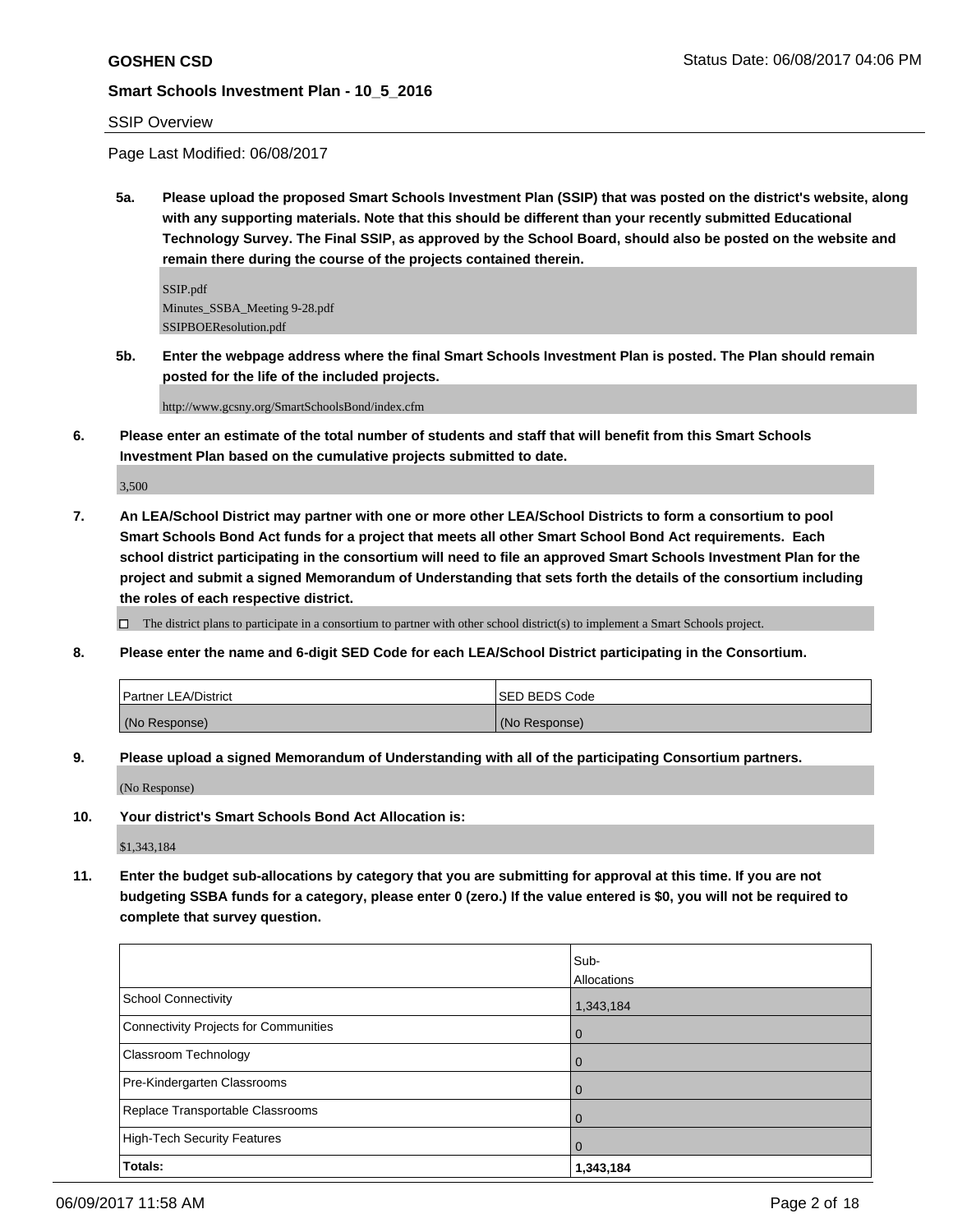### School Connectivity

Page Last Modified: 06/08/2017

## **Group 1**

- **1. In order for students and faculty to receive the maximum benefit from the technology made available under the Smart Schools Bond Act, their school buildings must possess sufficient connectivity infrastructure to ensure that devices can be used during the school day. Smart Schools Investment Plans must demonstrate that:**
	- **sufficient infrastructure that meets the Federal Communications Commission's 100 Mbps per 1,000 students standard currently exists in the buildings where new devices will be deployed, or**
	- **is a planned use of a portion of Smart Schools Bond Act funds, or**
	- **is under development through another funding source.**

**Smart Schools Bond Act funds used for technology infrastructure or classroom technology investments must increase the number of school buildings that meet or exceed the minimum speed standard of 100 Mbps per 1,000 students and staff within 12 months. This standard may be met on either a contracted 24/7 firm service or a "burstable" capability. If the standard is met under the burstable criteria, it must be:**

**1. Specifically codified in a service contract with a provider, and**

**2. Guaranteed to be available to all students and devices as needed, particularly during periods of high demand, such as computer-based testing (CBT) periods.**

**Please describe how your district already meets or is planning to meet this standard within 12 months of plan submission.**

GCSD is currently contracted annually with Orange Ulster BOCES for 100Mbs guaranteed throughput with bursting capabilities up to 500Mbs. To meet the 300Mbs requirement, funds will have to be budgeted for the 2017-2018 school year to pay for the increase in guaranteed bandwidth allotment.

- **1a. If a district believes that it will be impossible to meet this standard within 12 months, it may apply for a waiver of this requirement, as described on the Smart Schools website. The waiver must be filed and approved by SED prior to submitting this survey.**
	- By checking this box, you are certifying that the school district has an approved waiver of this requirement on file with the New York State Education Department.

#### **2. Connectivity Speed Calculator (Required)**

|                  | l Number of<br>Students | Multiply by<br>100 Kbps | Divide by 1000 Current Speed<br>to Convert to<br>Required<br>l Speed in Mb | lin Mb | <b>Expected</b><br>Speed to be<br>Attained Within   Required<br>12 Months | <b>Expected Date</b><br><b>When</b><br>Speed Will be<br>Met |
|------------------|-------------------------|-------------------------|----------------------------------------------------------------------------|--------|---------------------------------------------------------------------------|-------------------------------------------------------------|
| Calculated Speed | 2,890                   | 289,000                 | 289                                                                        | 100    | 300                                                                       | $7 - 1 - 2017$                                              |

## **3. Describe how you intend to use Smart Schools Bond Act funds for high-speed broadband and/or wireless connectivity projects in school buildings.**

We will use SSBA funds to upgrade and strengthen the computer network infrastructure with high performance/high capacity Ethernet and fiber optic cable that will be capable of supporting a wireless local area network able to meet the ever increasing demand of the students, staff and school district as a whole. The district is working towards passing a larger capital improvement project that will increase the scope of work district wide on school connectivity improvements using other sources of funding to pay for the balance of the work.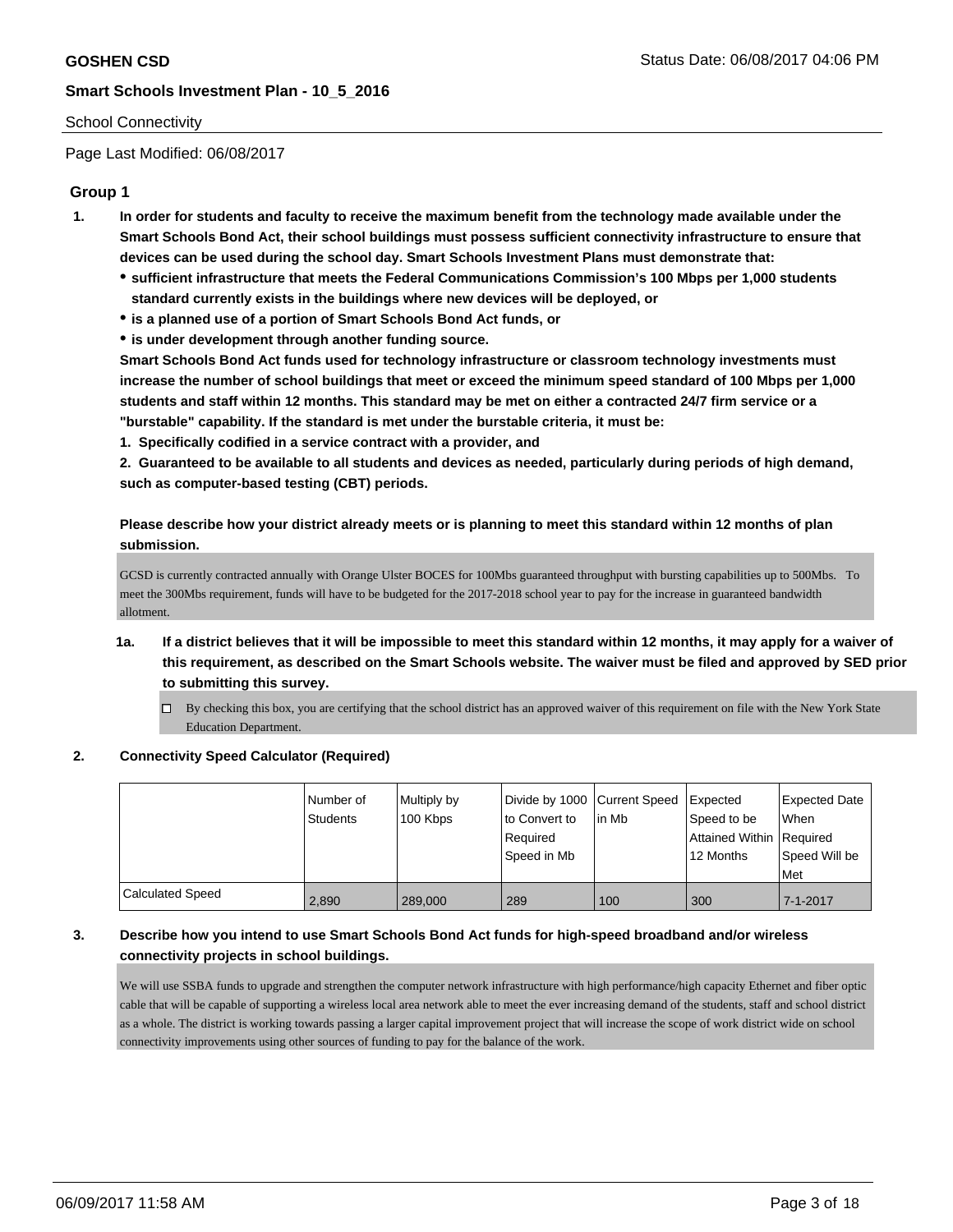#### School Connectivity

Page Last Modified: 06/08/2017

**4. Describe the linkage between the district's District Instructional Technology Plan and the proposed projects. (There should be a link between your response to this question and your response to Question 1 in Part E. Curriculum and Instruction "What are the district's plans to use digital connectivity and technology to improve teaching and learning?)**

GCSD's Instructional Technology Plan presents direction for teachers and students to integrate technology more fully into daily activities. The Technology Plan envisions classroom environments where students have access to information via wireless devices. Future plans to purchase wireless devices for students brings us to the point where we must first build the infrastructure to handle predictions of increased use. Our proposed project for the Smart Schools Bond funds builds the backbone of all of our envisioned plans for educational technology.

**5. If the district wishes to have students and staff access the Internet from wireless devices within the school building, or in close proximity to it, it must first ensure that it has a robust Wi-Fi network in place that has sufficient bandwidth to meet user demand.**

**Please describe how you have quantified this demand and how you plan to meet this demand.**

GCSD is moving toward an internal, 1:1 device/student model, where the district would have a wireless device available to each student within district classrooms. To support this initiative, the GCSD computer network infrastructure requires major improvements in order to accommodate the number of students and staff relying on wireless connectivity. To meet the increased demand of students and staff, the district computer system will be rewired with high performance/high capacity Ethernet amd fiber optic cable that will, in turn, be capable of supporting a wireless local area network able to meet the ever increasing demand of the school district.

**6. As indicated on Page 5 of the guidance, the Office of Facilities Planning will have to conduct a preliminary review of all capital projects, including connectivity projects.**

**Please indicate on a separate row each project number given to you by the Office of Facilities Planning.**

| Project Number        |  |
|-----------------------|--|
| 44-06-01-04-7-999-003 |  |

**7. Certain high-tech security and connectivity infrastructure projects may be eligible for an expedited review process as determined by the Office of Facilities Planning.**

**Was your project deemed eligible for streamlined review?**

No

**8. Include the name and license number of the architect or engineer of record.**

| Name                  | License Number |
|-----------------------|----------------|
| <b>LAN Architects</b> | 22257          |

**9. If you are submitting an allocation for School Connectivity complete this table. Note that the calculated Total at the bottom of the table must equal the Total allocation for this category that you entered in the SSIP Overview overall budget.**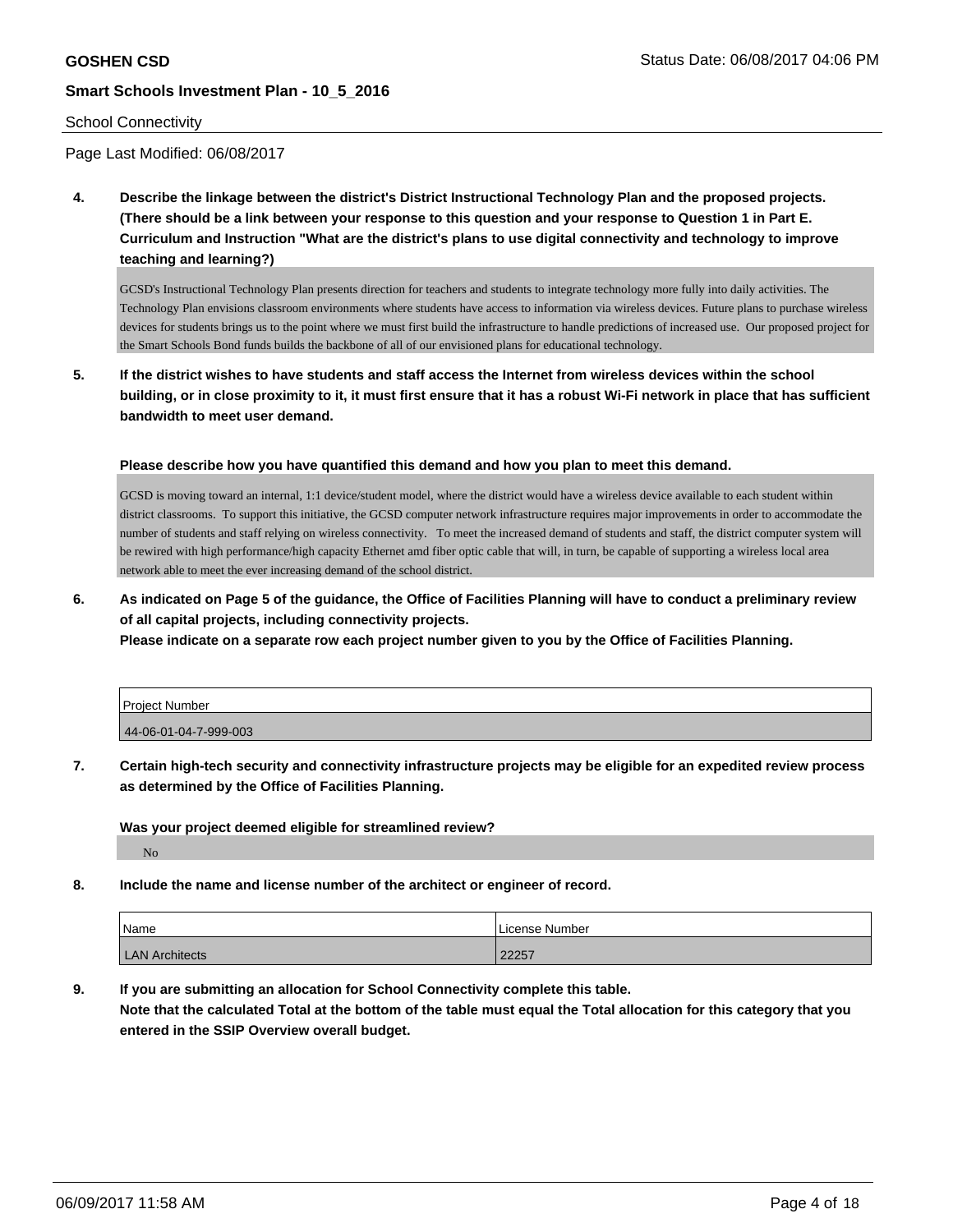## School Connectivity

Page Last Modified: 06/08/2017

|                                            | Sub-           |
|--------------------------------------------|----------------|
|                                            | Allocation     |
| Network/Access Costs                       | 508,283        |
| <b>Outside Plant Costs</b>                 | $\mathbf{0}$   |
| School Internal Connections and Components | 834,901        |
| <b>Professional Services</b>               | $\mathbf{0}$   |
| Testing                                    | $\mathbf{0}$   |
| <b>Other Upfront Costs</b>                 | $\mathbf{0}$   |
| <b>Other Costs</b>                         | $\overline{0}$ |
| Totals:                                    | 1,343,184      |

**10. Please detail the type, quantity, per unit cost and total cost of the eligible items under each sub-category. This is especially important for any expenditures listed under the "Other" category. All expenditures must be eligible for tax-exempt financing to be reimbursed through the SSBA. Sufficient detail must be provided so that we can verify this is the case. If you have any questions, please contact us directly through smartschools@nysed.gov. NOTE: Wireless Access Points should be included in this category, not under Classroom Educational Technology, except those that will be loaned/purchased for nonpublic schools.**

| Select the allowable expenditure<br>type. | Item to be purchased                        | Quantity | Cost per Item  | <b>Total Cost</b> |
|-------------------------------------------|---------------------------------------------|----------|----------------|-------------------|
| Repeat to add another item under          |                                             |          |                |                   |
| each type.                                |                                             |          |                |                   |
| <b>Connections/Components</b>             | Cat 6/Cat 6a Cabling                        | 355,000  |                | 195,058           |
| <b>Connections/Components</b>             | <b>Project Services for Installation</b>    | 355,000  | $\overline{2}$ | 603,500           |
| Network/Access Costs                      | Cisco Catalyst WS-C4500X-32SFP+             | 5        | 19,040         | 95,200            |
| Network/Access Costs                      | Cisco Catalyst WS-C2960X-48FPD-L            | 33       | 5,437          | 179,408           |
| <b>Connections/Components</b>             | SFP-10G-LR F/O Module                       | 8        | 2,717          | 21,733            |
| <b>Connections/Components</b>             | SFP-10G-SR F/O Module                       | 6        | 677            | 4,060             |
| <b>Connections/Components</b>             | 24U Rack Enclosure Cabinet                  | 5        | 750            | 3,750             |
| <b>Connections/Components</b>             | 42U Rack Enclosure Cabinet                  | 8        | 850            | 6,800             |
| Network/Access Costs                      | Cisco AIR-AP2802E Wireless Access<br>Point  | 232      | 949            | 220,075           |
| <b>Network/Access Costs</b>               | Cisco AIR-CT5520 Wireless LAN<br>Controller | 1        | 13,600         | 13,600            |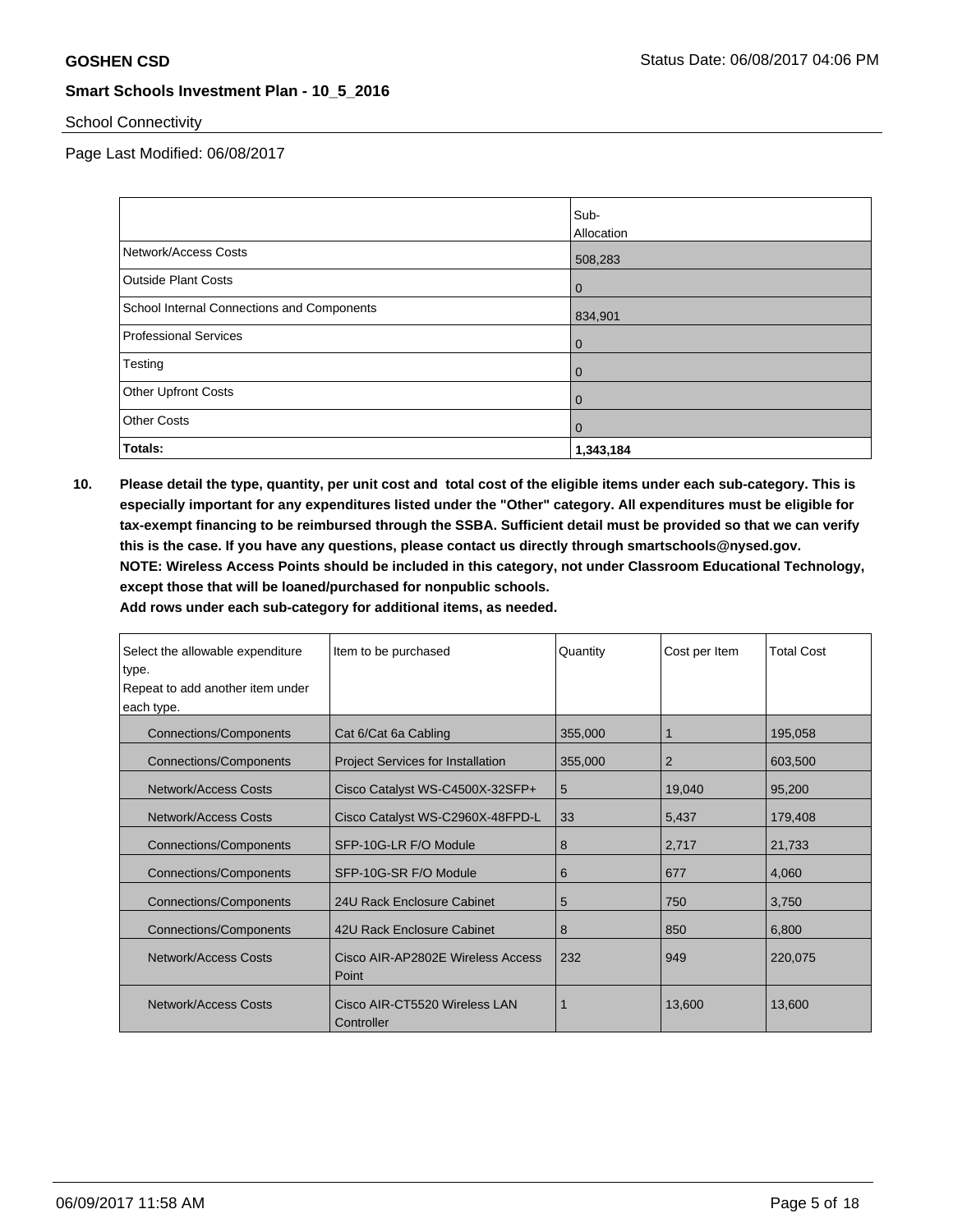Community Connectivity (Broadband and Wireless)

Page Last Modified: 06/02/2017

### **Group 1**

**1. Describe how you intend to use Smart Schools Bond Act funds for high-speed broadband and/or wireless connectivity projects in the community.**

(No Response)

**2. Please describe how the proposed project(s) will promote student achievement and increase student and/or staff access to the Internet in a manner that enhances student learning and/or instruction outside of the school day and/or school building.**

(No Response)

**3. Community connectivity projects must comply with all the necessary local building codes and regulations (building and related permits are not required prior to plan submission).**

 $\Box$  I certify that we will comply with all the necessary local building codes and regulations.

**4. Please describe the physical location of the proposed investment.**

(No Response)

**5. Please provide the initial list of partners participating in the Community Connectivity Broadband Project, along with their Federal Tax Identification (Employer Identification) number.**

| <b>Project Partners</b> | Federal ID#     |
|-------------------------|-----------------|
| (No Response)           | l (No Response) |

**6. If you are submitting an allocation for Community Connectivity, complete this table. Note that the calculated Total at the bottom of the table must equal the Total allocation for this category that you entered in the SSIP Overview overall budget.**

|                                    | Sub-Allocation |
|------------------------------------|----------------|
| Network/Access Costs               | (No Response)  |
| Outside Plant Costs                | (No Response)  |
| <b>Tower Costs</b>                 | (No Response)  |
| <b>Customer Premises Equipment</b> | (No Response)  |
| <b>Professional Services</b>       | (No Response)  |
| Testing                            | (No Response)  |
| <b>Other Upfront Costs</b>         | (No Response)  |
| <b>Other Costs</b>                 | (No Response)  |
| Totals:                            | 0              |

**7. Please detail the type, quantity, per unit cost and total cost of the eligible items under each sub-category. This is especially important for any expenditures listed under the "Other" category. All expenditures must be capital-bond eligible to be reimbursed through the SSBA. If you have any questions, please contact us directly through smartschools@nysed.gov.**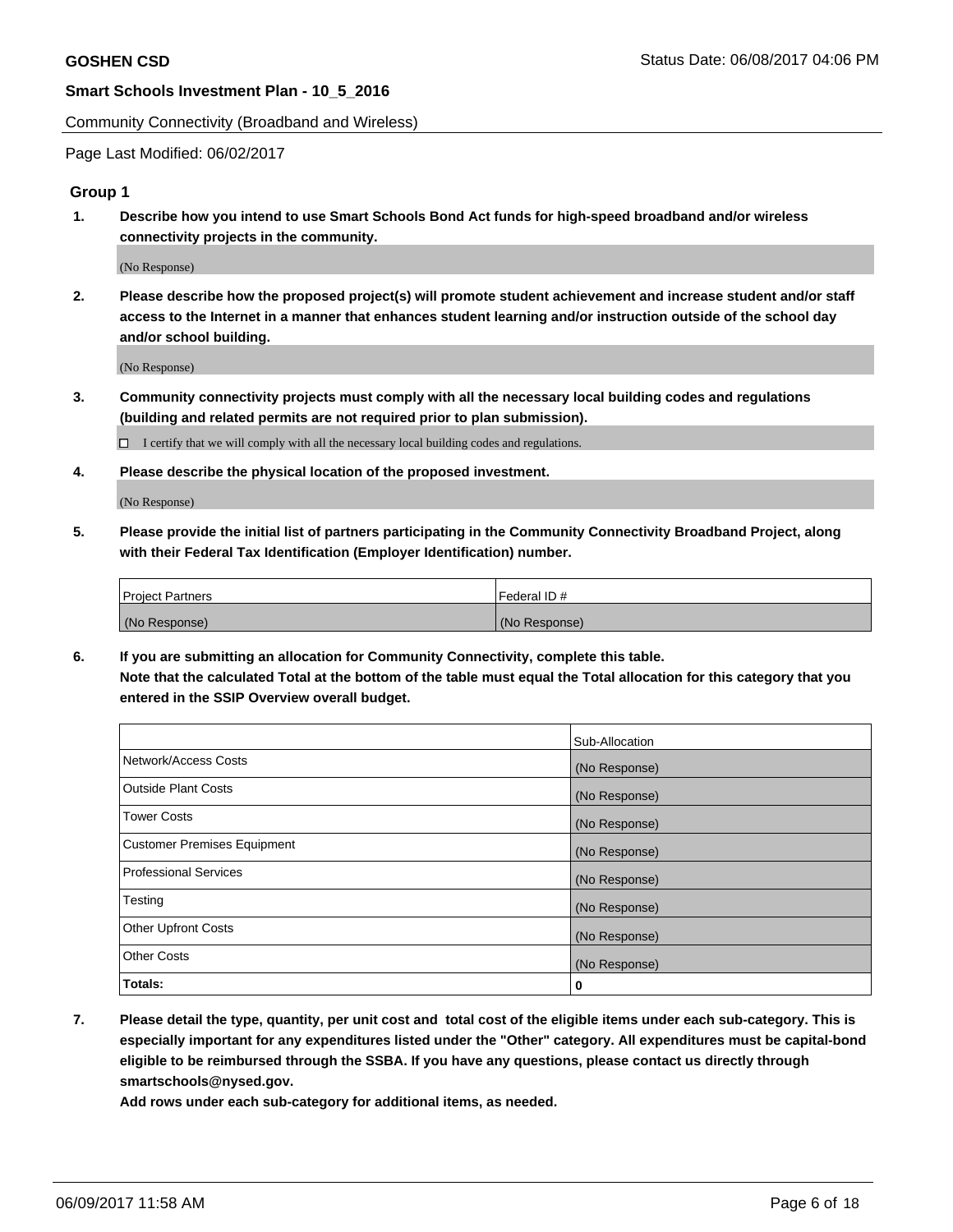Community Connectivity (Broadband and Wireless)

Page Last Modified: 06/02/2017

| Select the allowable expenditure | Item to be purchased | <b>Quantity</b> | Cost per Item | <b>Total Cost</b> |
|----------------------------------|----------------------|-----------------|---------------|-------------------|
| type.                            |                      |                 |               |                   |
| Repeat to add another item under |                      |                 |               |                   |
| each type.                       |                      |                 |               |                   |
| (No Response)                    | (No Response)        | (No Response)   | (No Response) | (No Response)     |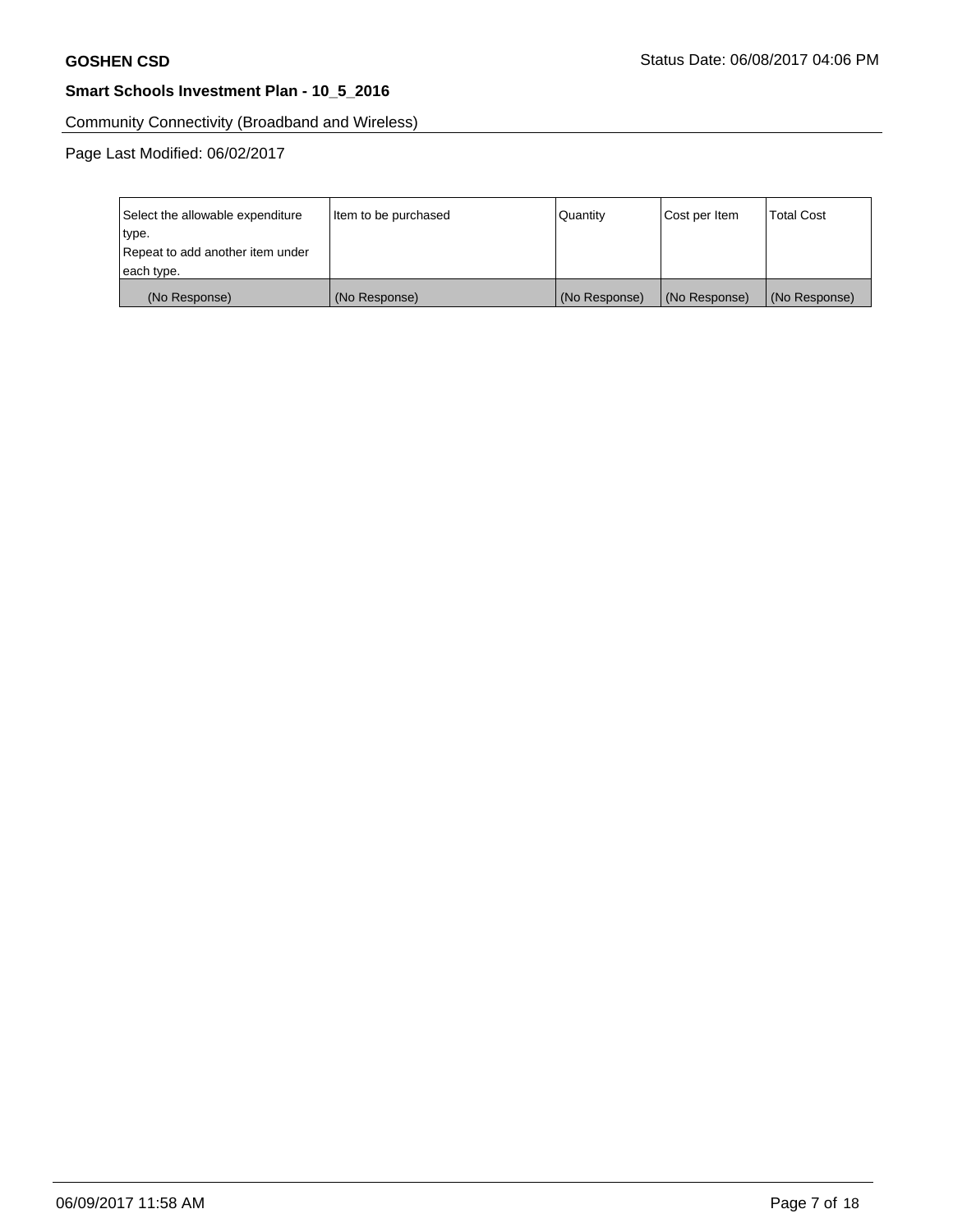## Classroom Learning Technology

Page Last Modified: 05/19/2017

## **Questions**

**1. In order for students and faculty to receive the maximum benefit from the technology made available under the Smart Schools Bond Act, their school buildings must possess sufficient connectivity infrastructure to ensure that devices can be used during the school day. Smart Schools Investment Plans must demonstrate that sufficient infrastructure that meets the Federal Communications Commission's 100 Mbps per 1,000 students standard currently exists in the buildings where new devices will be deployed, or is a planned use of a portion of Smart Schools Bond Act funds, or is under development through another funding source.**

**Smart Schools Bond Act funds used for technology infrastructure or classroom technology investments must increase the number of school buildings that meet or exceed the minimum speed standard of 100 Mbps per 1,000 students and staff within 12 months. This standard may be met on either a contracted 24/7 firm service or a "burstable" capability. If the standard is met under the burstable criteria, it must be:**

- **1. Specifically codified in a service contract with a provider, and**
- **2. Guaranteed to be available to all students and devices as needed, particularly during periods of high demand, such as computer-based testing (CBT) periods.**

**Please describe how your district already meets or is planning to meet this standard within 12 months of plan submission.**

(No Response)

- **1a. If a district believes that it will be impossible to meet this standard within 12 months, it may apply for a waiver of this requirement, as described on the Smart Schools website. The waiver must be filed and approved by SED prior to submitting this survey.**
	- $\Box$  By checking this box, you are certifying that the school district has an approved waiver of this requirement on file with the New York State Education Department.

#### **2. Connectivity Speed Calculator (Required)**

|                         | l Number of<br>Students | Multiply by<br>100 Kbps | Divide by 1000   Current Speed<br>to Convert to<br>Required<br>Speed in Mb | l in Mb          | Expected<br>Speed to be<br>Attained Within Required<br>12 Months | <b>Expected Date</b><br>When<br>Speed Will be<br>Met |
|-------------------------|-------------------------|-------------------------|----------------------------------------------------------------------------|------------------|------------------------------------------------------------------|------------------------------------------------------|
| <b>Calculated Speed</b> | (No<br>Response)        | (No Response)           | (No<br>Response)                                                           | (No<br>Response) | (No<br>Response)                                                 | (No<br>Response)                                     |

**3. If the district wishes to have students and staff access the Internet from wireless devices within the school building, or in close proximity to it, it must first ensure that it has a robust Wi-Fi network in place that has sufficient bandwidth to meet user demand.**

**Please describe how you have quantified this demand and how you plan to meet this demand.**

(No Response)

**4. All New York State public school districts are required to complete and submit an Instructional Technology Plan survey to the New York State Education Department in compliance with Section 753 of the Education Law and per Part 100.12 of the Commissioner's Regulations.**

**Districts that include educational technology purchases as part of their Smart Schools Investment Plan must have a submitted and approved Instructional Technology Plan survey on file with the New York State Education Department.**

 $\Box$  By checking this box, you are certifying that the school district has an approved Instructional Technology Plan survey on file with the New York State Education Department.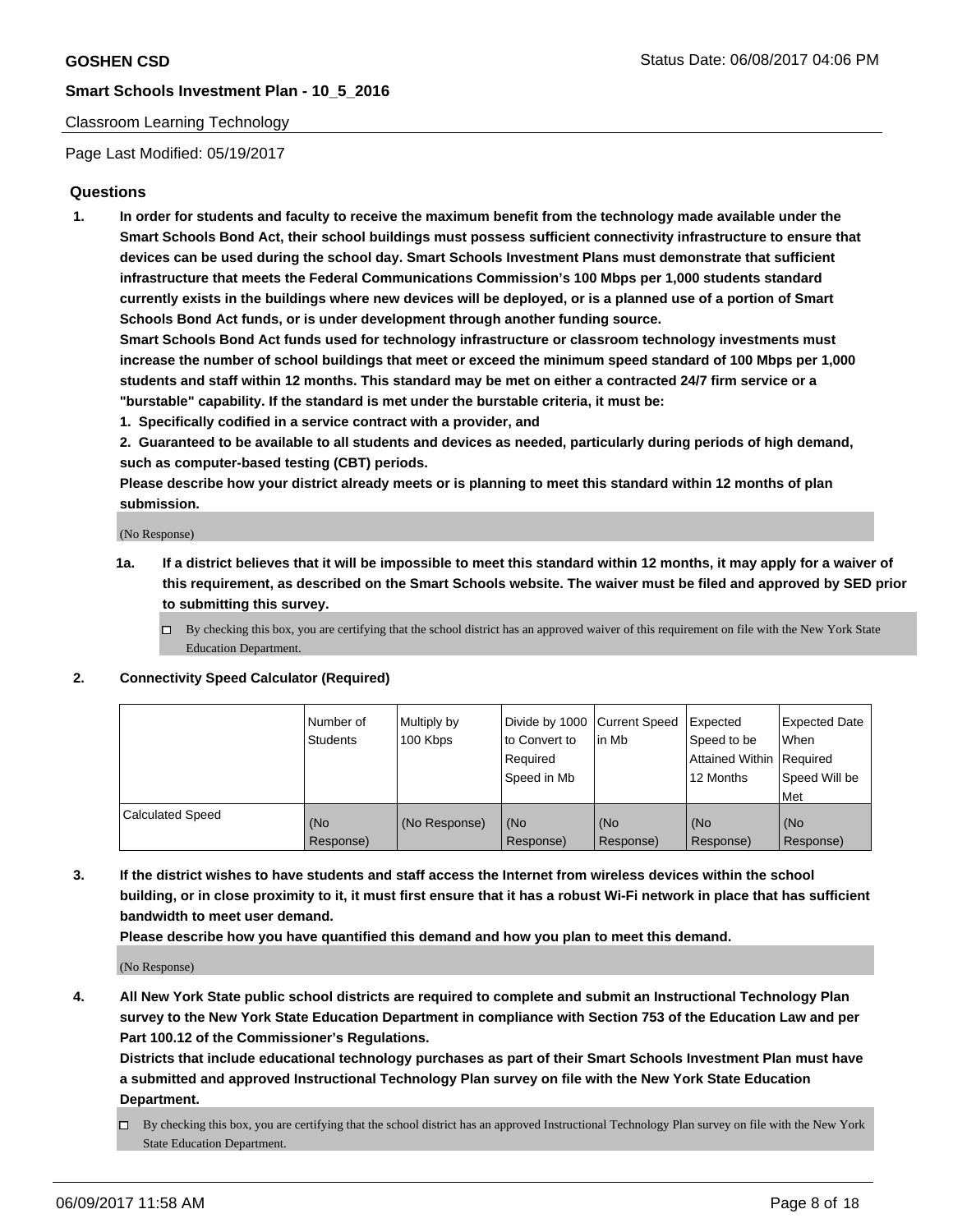#### Classroom Learning Technology

Page Last Modified: 05/19/2017

**5. Describe the devices you intend to purchase and their compatibility with existing or planned platforms or systems. Specifically address the adequacy of each facility's electrical, HVAC and other infrastructure necessary to install and support the operation of the planned technology.**

(No Response)

- **6. Describe how the proposed technology purchases will:**
	- **> enhance differentiated instruction;**
	- **> expand student learning inside and outside the classroom;**
	- **> benefit students with disabilities and English language learners; and**
	- **> contribute to the reduction of other learning gaps that have been identified within the district.**

**The expectation is that districts will place a priority on addressing the needs of students who struggle to succeed in a rigorous curriculum. Responses in this section should specifically address this concern and align with the district's Instructional Technology Plan (in particular Question 2 of E. Curriculum and Instruction: "Does the district's instructional technology plan address the needs of students with disabilities to ensure equitable access to instruction, materials and assessments?" and Question 3 of the same section: "Does the district's instructional technology plan address the provision of assistive technology specifically for students with disabilities to ensure access to and participation in the general curriculum?"**

(No Response)

**7. Where appropriate, describe how the proposed technology purchases will enhance ongoing communication with parents and other stakeholders and help the district facilitate technology-based regional partnerships, including distance learning and other efforts.**

(No Response)

**8. Describe the district's plan to provide professional development to ensure that administrators, teachers and staff can employ the technology purchased to enhance instruction successfully.**

**Note: This response should be aligned and expanded upon in accordance with your district's response to Question 1 of F. Professional Development of your Instructional Technology Plan: "Please provide a summary of professional development offered to teachers and staff, for the time period covered by this plan, to support technology to enhance teaching and learning. Please include topics, audience and method of delivery within your summary."**

(No Response)

- **9. Districts must contact the SUNY/CUNY teacher preparation program that supplies the largest number of the district's new teachers to request advice on innovative uses and best practices at the intersection of pedagogy and educational technology.**
	- By checking this box, you certify that you have contacted the SUNY/CUNY teacher preparation program that supplies the largest number of your new teachers to request advice on these issues.
	- **9a. Please enter the name of the SUNY or CUNY Institution that you contacted.**

(No Response)

**9b. Enter the primary Institution phone number.**

(No Response)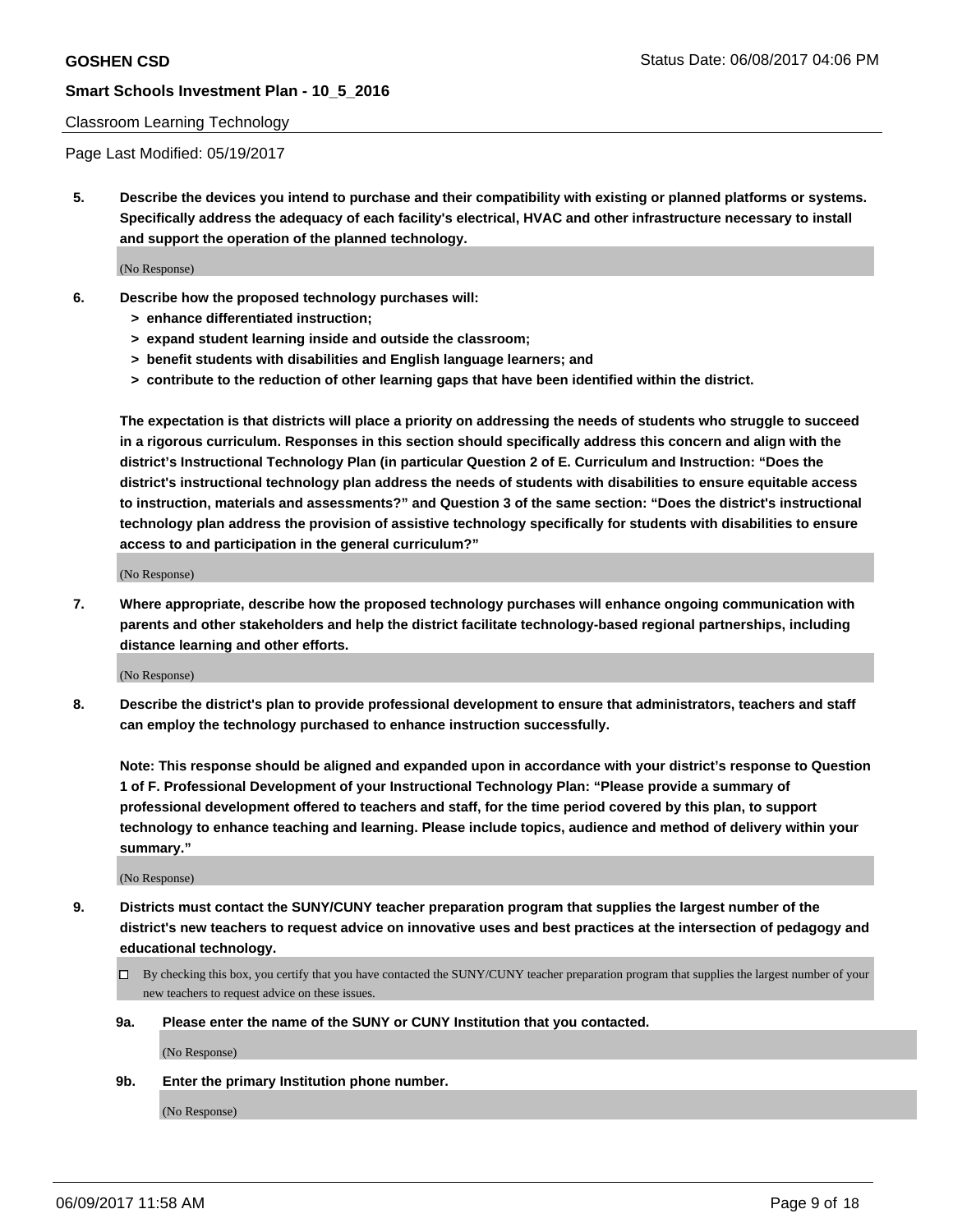#### Classroom Learning Technology

Page Last Modified: 05/19/2017

**9c. Enter the name of the contact person with whom you consulted and/or will be collaborating with on innovative uses of technology and best practices.**

(No Response)

**10. A district whose Smart Schools Investment Plan proposes the purchase of technology devices and other hardware must account for nonpublic schools in the district.**

**Are there nonpublic schools within your school district?**

Yes

 $\square$  No

**11. Nonpublic Classroom Technology Loan Calculator**

**The Smart Schools Bond Act provides that any Classroom Learning Technology purchases made using Smart Schools funds shall be lent, upon request, to nonpublic schools in the district. However, no school district shall be required to loan technology in amounts greater than the total obtained and spent on technology pursuant to the Smart Schools Bond Act and the value of such loan may not exceed the total of \$250 multiplied by the nonpublic school enrollment in the base year at the time of enactment.**

**See:**

**http://www.p12.nysed.gov/mgtserv/smart\_schools/docs/Smart\_Schools\_Bond\_Act\_Guidance\_04.27.15\_Final.pdf.**

|                                       | 1. Classroom   | 2. Public     | 3. Nonpublic | 14. Sum of  | 15. Total Per | l 6. Total                                                                                    |
|---------------------------------------|----------------|---------------|--------------|-------------|---------------|-----------------------------------------------------------------------------------------------|
|                                       | Technology     | Enrollment    | Enrollment   | Public and  | Pupil Sub-    | Nonpublic Loan                                                                                |
|                                       | Sub-allocation | $(2014 - 15)$ | (2014-15)    | l Nonpublic | allocation    | Amount                                                                                        |
|                                       |                |               |              | Enrollment  |               |                                                                                               |
| Calculated Nonpublic Loan<br>  Amount |                |               |              |             |               | (No Response)   (No Response)   (No Response)   (No Response)   (No Response)   (No Response) |

**12. To ensure the sustainability of technology purchases made with Smart Schools funds, districts must demonstrate a long-term plan to maintain and replace technology purchases supported by Smart Schools Bond Act funds. This sustainability plan shall demonstrate a district's capacity to support recurring costs of use that are ineligible for Smart Schools Bond Act funding such as device maintenance, technical support, Internet and wireless fees, maintenance of hotspots, staff professional development, building maintenance and the replacement of incidental items. Further, such a sustainability plan shall include a long-term plan for the replacement of purchased devices and equipment at the end of their useful life with other funding sources.**

 $\Box$  By checking this box, you certify that the district has a sustainability plan as described above.

**13. Districts must ensure that devices purchased with Smart Schools Bond funds will be distributed, prepared for use, maintained and supported appropriately. Districts must maintain detailed device inventories in accordance with generally accepted accounting principles.**

By checking this box, you certify that the district has a distribution and inventory management plan and system in place.

**14. If you are submitting an allocation for Classroom Learning Technology complete this table. Note that the calculated Total at the bottom of the table must equal the Total allocation for this category that you entered in the SSIP Overview overall budget.**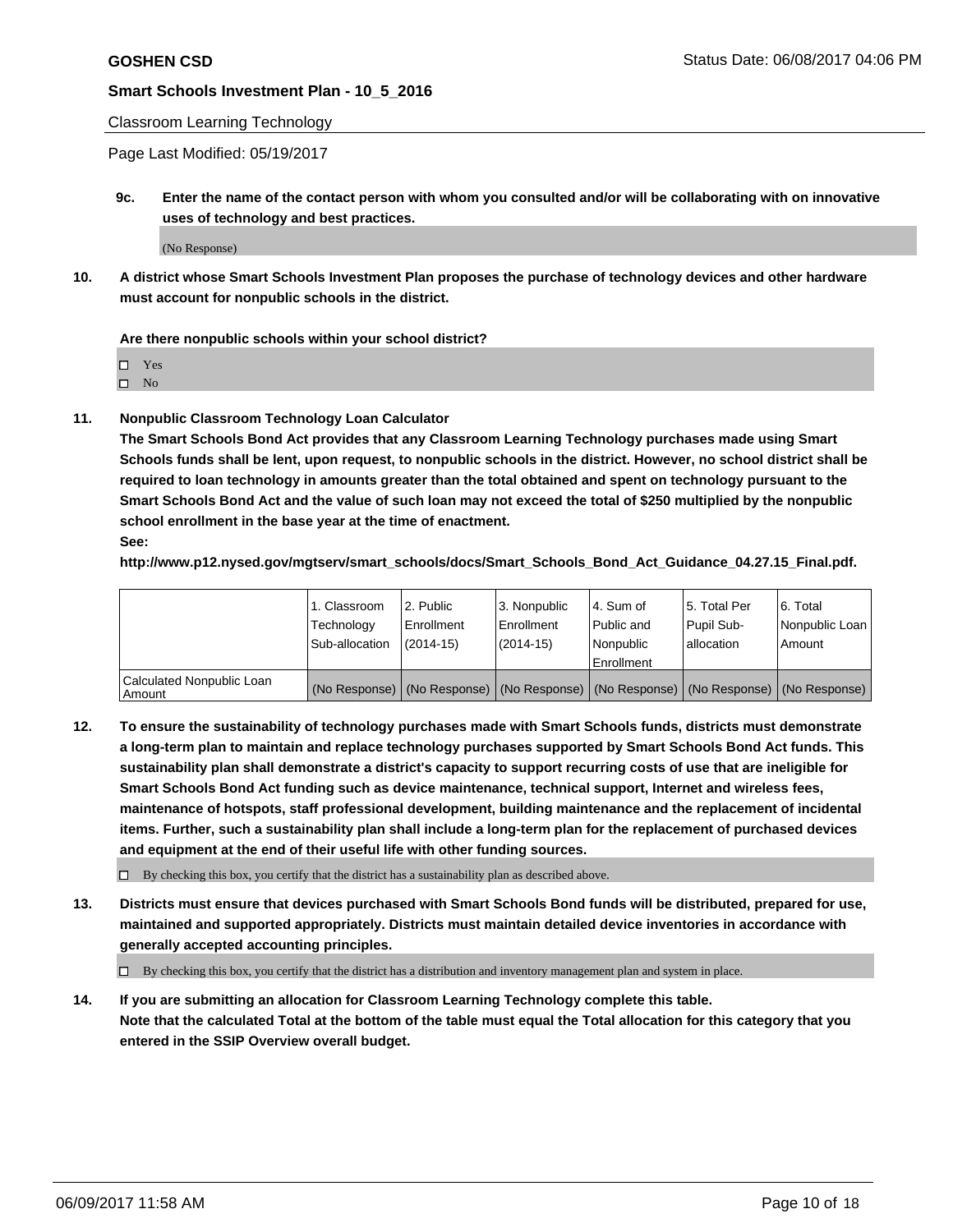## Classroom Learning Technology

Page Last Modified: 05/19/2017

|                         | Sub-Allocation |
|-------------------------|----------------|
| Interactive Whiteboards | (No Response)  |
| Computer Servers        | (No Response)  |
| Desktop Computers       | (No Response)  |
| <b>Laptop Computers</b> | (No Response)  |
| <b>Tablet Computers</b> | (No Response)  |
| <b>Other Costs</b>      | (No Response)  |
| Totals:                 | 0              |

**15. Please detail the type, quantity, per unit cost and total cost of the eligible items under each sub-category. This is especially important for any expenditures listed under the "Other" category. All expenditures must be capital-bond eligible to be reimbursed through the SSBA. If you have any questions, please contact us directly through smartschools@nysed.gov.**

**Please specify in the "Item to be Purchased" field which specific expenditures and items are planned to meet the district's nonpublic loan requirement, if applicable.**

**NOTE: Wireless Access Points that will be loaned/purchased for nonpublic schools should ONLY be included in this category, not under School Connectivity, where public school districts would list them.**

| Select the allowable expenditure | Iltem to be Purchased | Quantity      | Cost per Item | <b>Total Cost</b> |
|----------------------------------|-----------------------|---------------|---------------|-------------------|
| type.                            |                       |               |               |                   |
| Repeat to add another item under |                       |               |               |                   |
| each type.                       |                       |               |               |                   |
| (No Response)                    | (No Response)         | (No Response) | (No Response) | (No Response)     |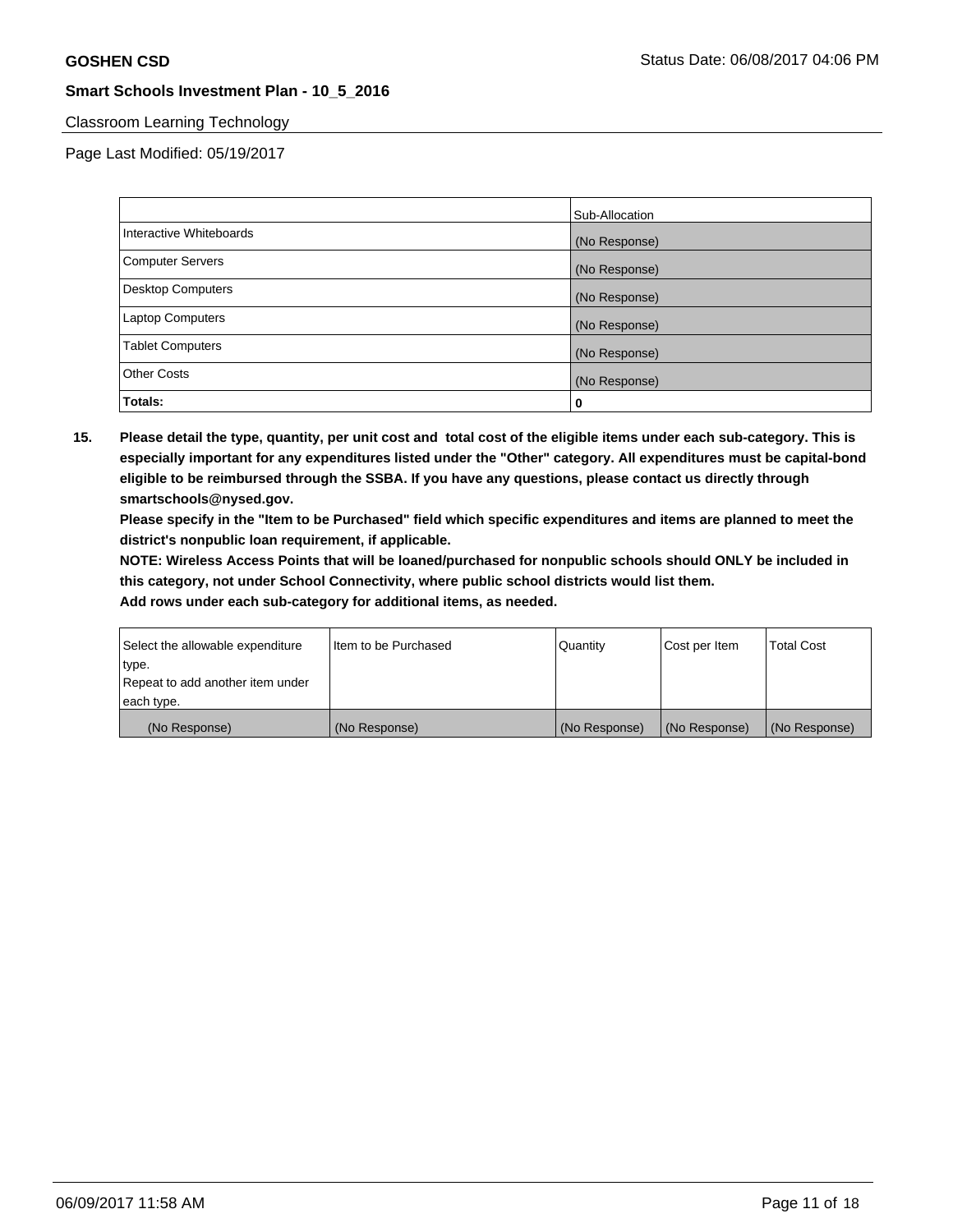#### Pre-Kindergarten Classrooms

Page Last Modified: 05/19/2017

## **Group 1**

**1. Provide information regarding how and where the district is currently serving pre-kindergarten students and justify the need for additional space with enrollment projections over 3 years.**

(No Response)

- **2. Describe the district's plan to construct, enhance or modernize education facilities to accommodate prekindergarten programs. Such plans must include:**
	- **Specific descriptions of what the district intends to do to each space;**
	- **An affirmation that pre-kindergarten classrooms will contain a minimum of 900 square feet per classroom;**
	- **The number of classrooms involved;**
	- **The approximate construction costs per classroom; and**
	- **Confirmation that the space is district-owned or has a long-term lease that exceeds the probable useful life of the improvements.**

(No Response)

**3. Smart Schools Bond Act funds may only be used for capital construction costs. Describe the type and amount of additional funds that will be required to support ineligible ongoing costs (e.g. instruction, supplies) associated with any additional pre-kindergarten classrooms that the district plans to add.**

(No Response)

**4. All plans and specifications for the erection, repair, enlargement or remodeling of school buildings in any public school district in the State must be reviewed and approved by the Commissioner. Districts that plan capital projects using their Smart Schools Bond Act funds will undergo a Preliminary Review Process by the Office of Facilities Planning.**

**Please indicate on a separate row each project number given to you by the Office of Facilities Planning.**

| Project Number |  |
|----------------|--|
| (No Response)  |  |

**5. If you have made an allocation for Pre-Kindergarten Classrooms, complete this table. Note that the calculated Total at the bottom of the table must equal the Total allocation for this category that you entered in the SSIP Overview overall budget.**

| Totals:                                  | 0              |
|------------------------------------------|----------------|
| Other Costs                              | (No Response)  |
| Enhance/Modernize Educational Facilities | (No Response)  |
| Construct Pre-K Classrooms               | (No Response)  |
|                                          | Sub-Allocation |

**6. Please detail the type, quantity, per unit cost and total cost of the eligible items under each sub-category. This is especially important for any expenditures listed under the "Other" category. All expenditures must be capital-bond eligible to be reimbursed through the SSBA. If you have any questions, please contact us directly through smartschools@nysed.gov.**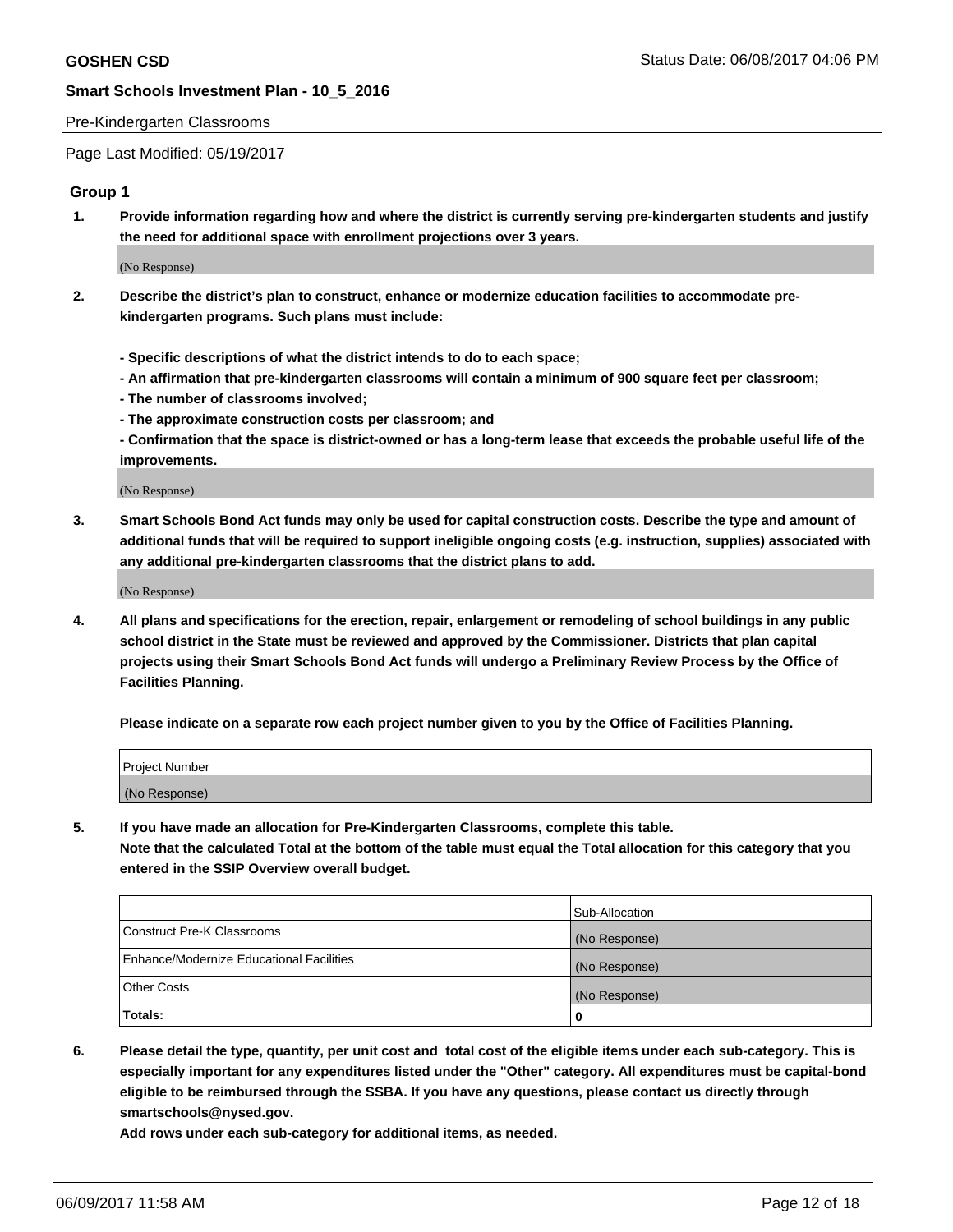# Pre-Kindergarten Classrooms

Page Last Modified: 05/19/2017

| Select the allowable expenditure | Item to be purchased | Quantity      | Cost per Item | <b>Total Cost</b> |
|----------------------------------|----------------------|---------------|---------------|-------------------|
| type.                            |                      |               |               |                   |
| Repeat to add another item under |                      |               |               |                   |
| each type.                       |                      |               |               |                   |
| (No Response)                    | (No Response)        | (No Response) | (No Response) | (No Response)     |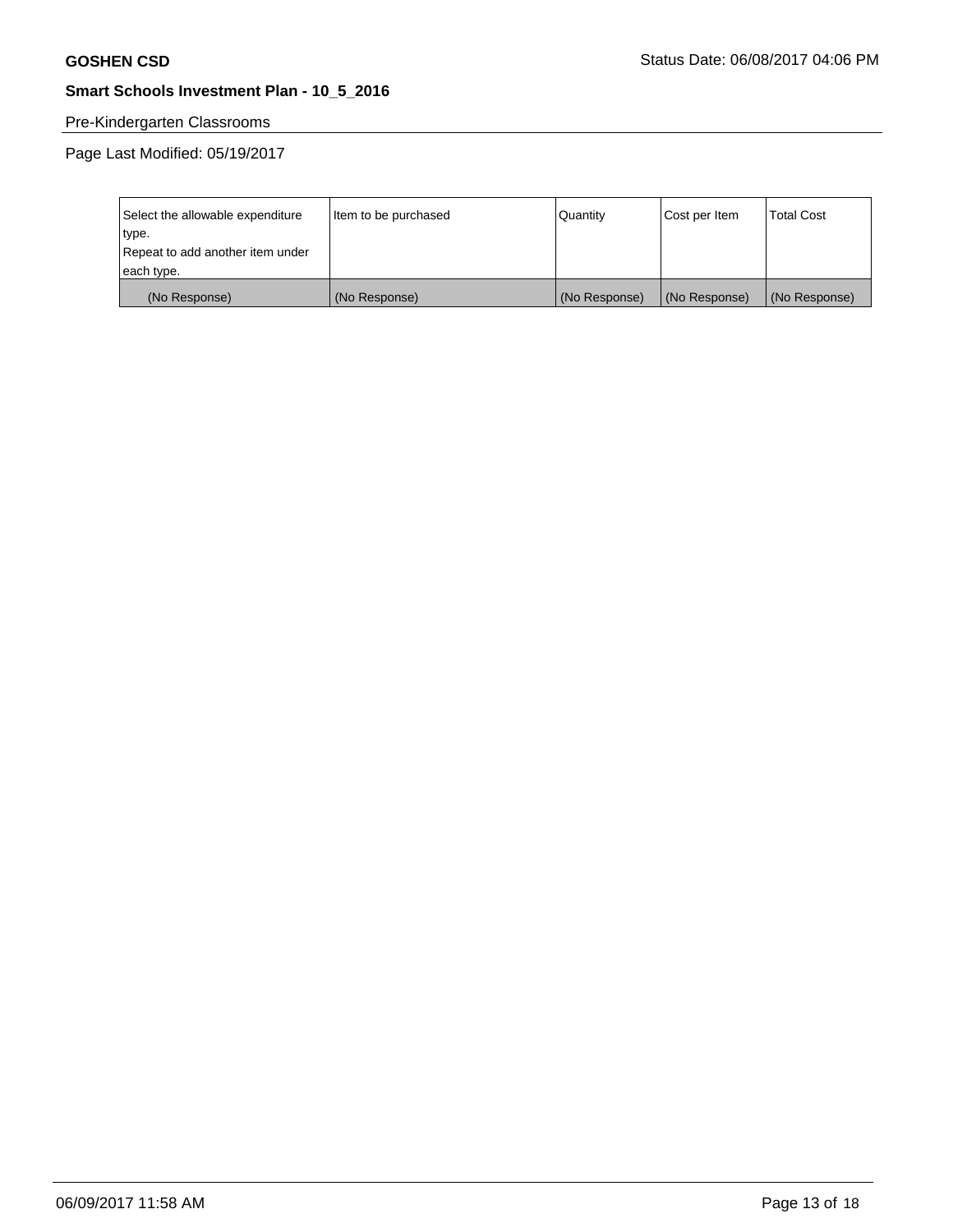#### Replace Transportable Classrooms

Page Last Modified: 05/19/2017

### **Group 1**

**1. Describe the district's plan to construct, enhance or modernize education facilities to provide high-quality instructional space by replacing transportable classrooms.**

(No Response)

**2. All plans and specifications for the erection, repair, enlargement or remodeling of school buildings in any public school district in the State must be reviewed and approved by the Commissioner. Districts that plan capital projects using their Smart Schools Bond Act funds will undergo a Preliminary Review Process by the Office of Facilities Planning.**

**Please indicate on a separate row each project number given to you by the Office of Facilities Planning.**

| Project Number |  |
|----------------|--|
| (No Response)  |  |

**3. For large projects that seek to blend Smart Schools Bond Act dollars with other funds, please note that Smart Schools Bond Act funds can be allocated on a pro rata basis depending on the number of new classrooms built that directly replace transportable classroom units.**

**If a district seeks to blend Smart Schools Bond Act dollars with other funds describe below what other funds are being used and what portion of the money will be Smart Schools Bond Act funds.**

(No Response)

**4. If you have made an allocation for Replace Transportable Classrooms, complete this table. Note that the calculated Total at the bottom of the table must equal the Total allocation for this category that you entered in the SSIP Overview overall budget.**

|                                                | Sub-Allocation |
|------------------------------------------------|----------------|
| Construct New Instructional Space              | (No Response)  |
| Enhance/Modernize Existing Instructional Space | (No Response)  |
| Other Costs                                    | (No Response)  |
| Totals:                                        | $\Omega$       |

**5. Please detail the type, quantity, per unit cost and total cost of the eligible items under each sub-category. This is especially important for any expenditures listed under the "Other" category. All expenditures must be capital-bond eligible to be reimbursed through the SSBA. If you have any questions, please contact us directly through smartschools@nysed.gov.**

| Select the allowable expenditure | Item to be purchased | Quantity      | Cost per Item | <b>Total Cost</b> |
|----------------------------------|----------------------|---------------|---------------|-------------------|
| type.                            |                      |               |               |                   |
| Repeat to add another item under |                      |               |               |                   |
| each type.                       |                      |               |               |                   |
| (No Response)                    | (No Response)        | (No Response) | (No Response) | (No Response)     |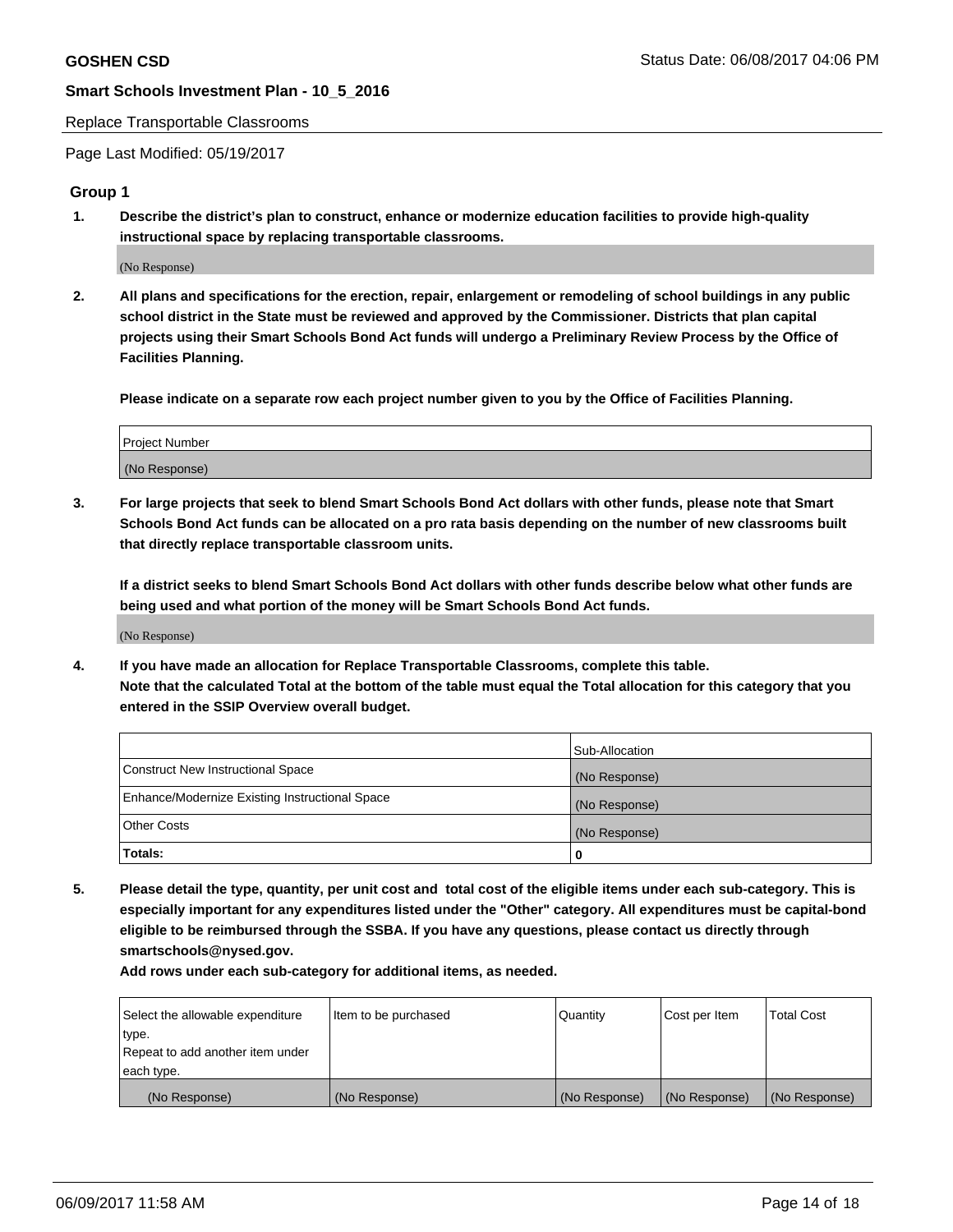#### High-Tech Security Features

Page Last Modified: 05/19/2017

### **Group 1**

**1. Describe how you intend to use Smart Schools Bond Act funds to install high-tech security features in school buildings and on school campuses.**

(No Response)

**2. All plans and specifications for the erection, repair, enlargement or remodeling of school buildings in any public school district in the State must be reviewed and approved by the Commissioner. Districts that plan capital projects using their Smart Schools Bond Act funds will undergo a Preliminary Review Process by the Office of Facilities Planning.** 

**Please indicate on a separate row each project number given to you by the Office of Facilities Planning.**

| Project Number |  |
|----------------|--|
|                |  |
| (No Response)  |  |

- **3. Was your project deemed eligible for streamlined Review?**
	- Yes  $\hfill \square$  No
- **4. Include the name and license number of the architect or engineer of record.**

| <b>Name</b>   | License Number |
|---------------|----------------|
| (No Response) | (No Response)  |

**5. If you have made an allocation for High-Tech Security Features, complete this table. Note that the calculated Total at the bottom of the table must equal the Total allocation for this category that you entered in the SSIP Overview overall budget.**

|                                                      | Sub-Allocation |
|------------------------------------------------------|----------------|
| Capital-Intensive Security Project (Standard Review) | (No Response)  |
| Electronic Security System                           | (No Response)  |
| <b>Entry Control System</b>                          | (No Response)  |
| Approved Door Hardening Project                      | (No Response)  |
| <b>Other Costs</b>                                   | (No Response)  |
| Totals:                                              | 0              |

**6. Please detail the type, quantity, per unit cost and total cost of the eligible items under each sub-category. This is especially important for any expenditures listed under the "Other" category. All expenditures must be capital-bond eligible to be reimbursed through the SSBA. If you have any questions, please contact us directly through smartschools@nysed.gov.**

| (No Response)                    | (No Response)        | (No Response) | (No Response) | (No Response)     |
|----------------------------------|----------------------|---------------|---------------|-------------------|
| each type.                       |                      |               |               |                   |
| Repeat to add another item under |                      |               |               |                   |
| type.                            |                      |               |               |                   |
| Select the allowable expenditure | Item to be purchased | Quantity      | Cost per Item | <b>Total Cost</b> |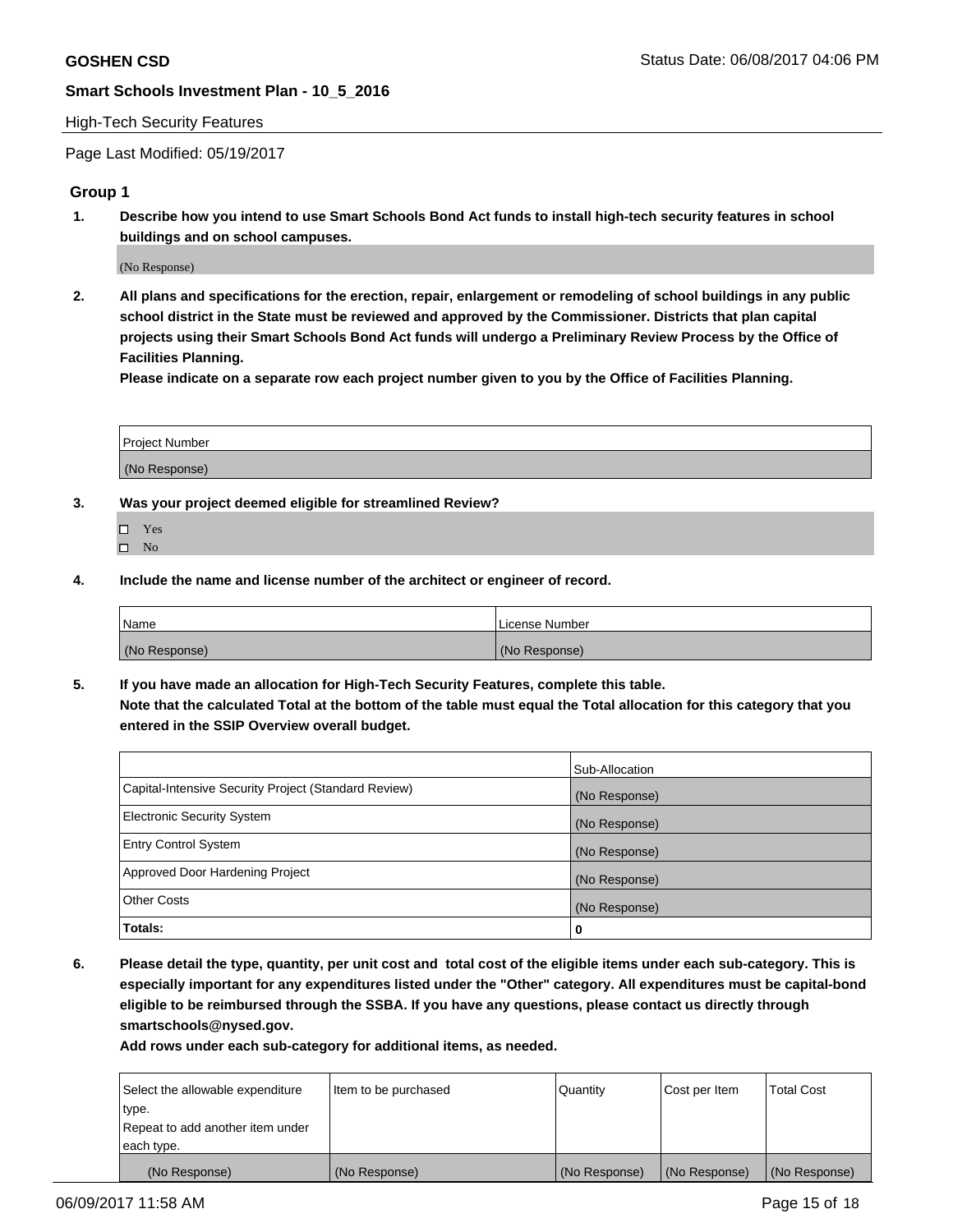# High-Tech Security Features

Page Last Modified: 05/19/2017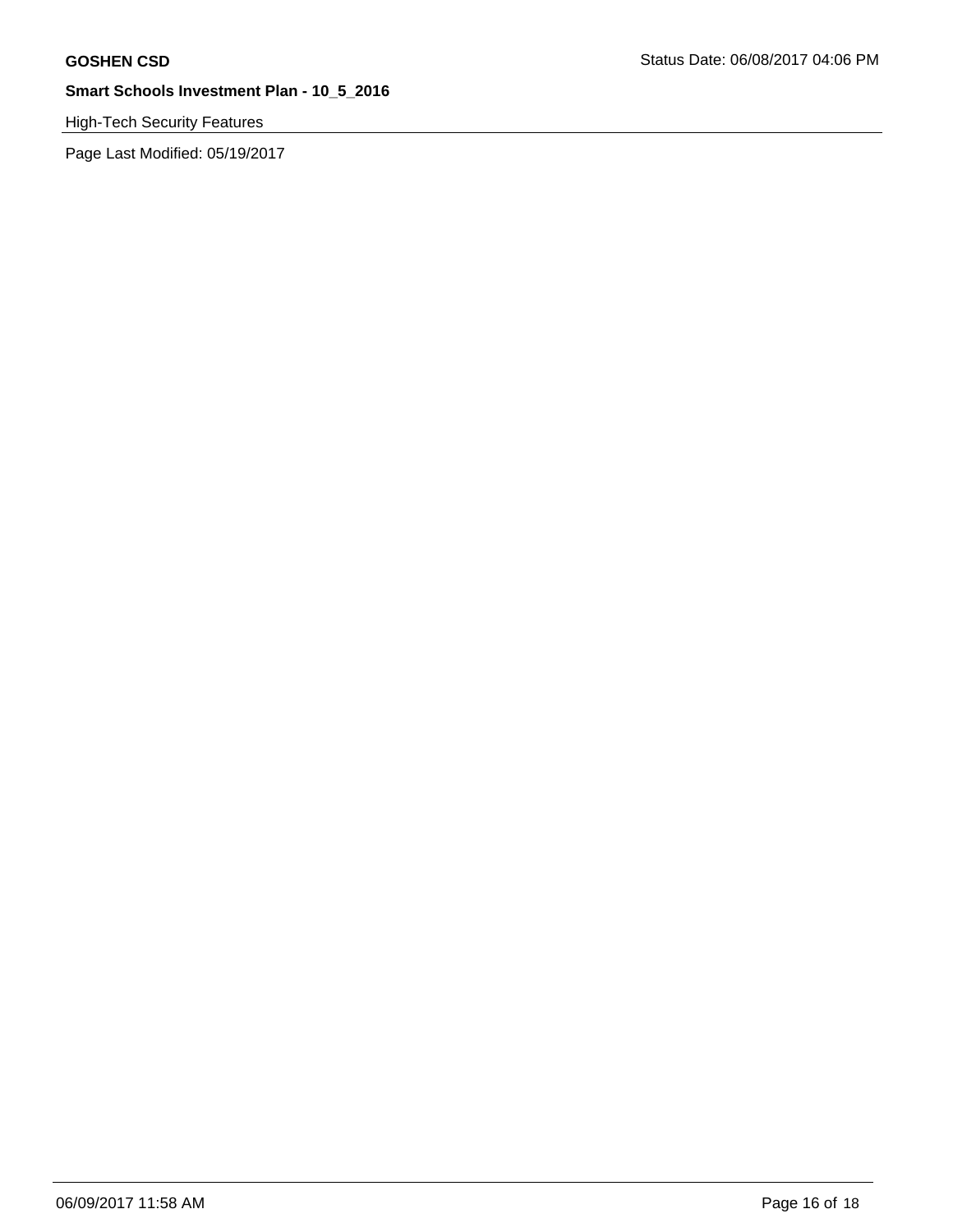Report

Page Last Modified: 05/19/2017